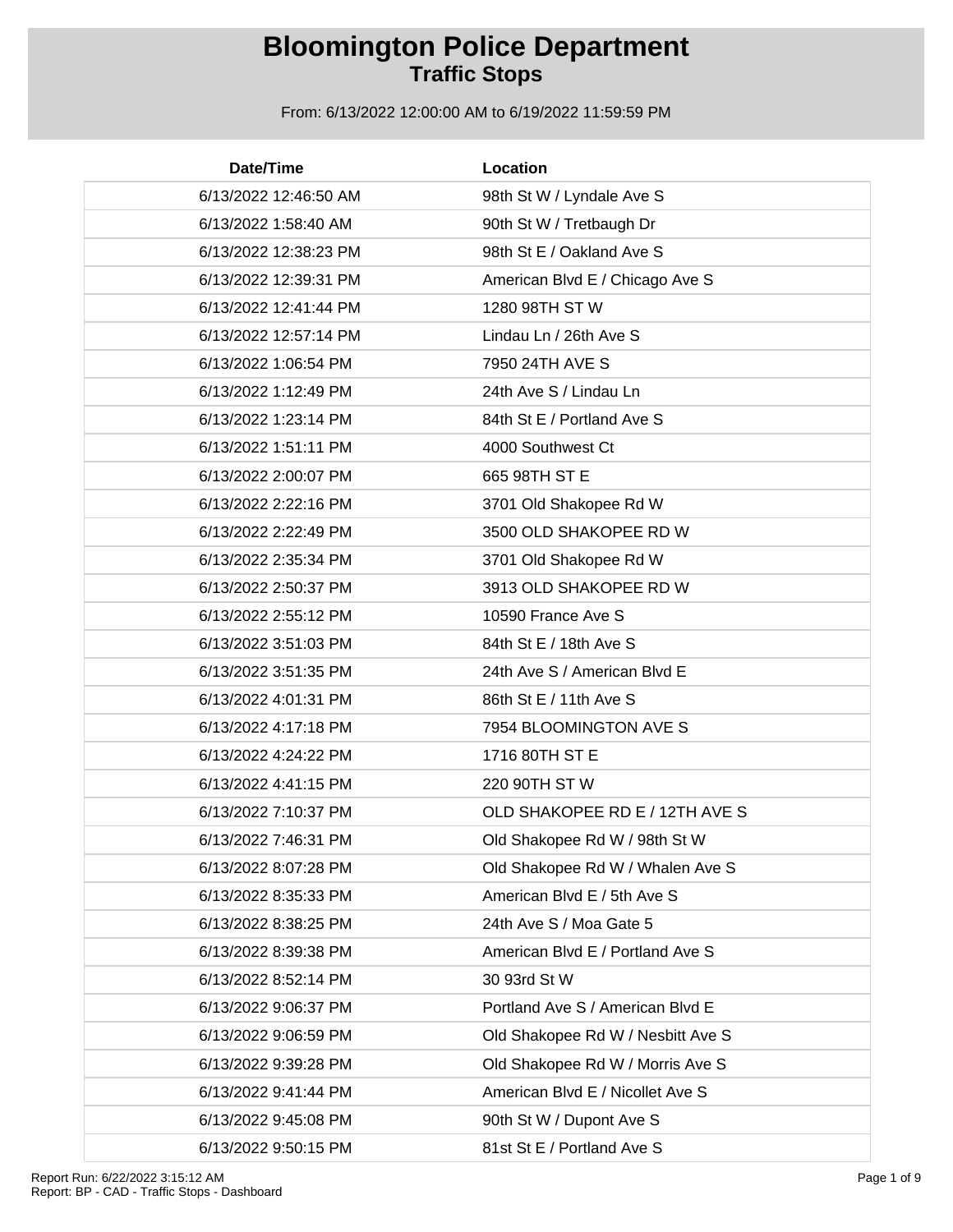| 6/13/2022 9:52:26 PM  | Old Shakopee Rd W / Penn Ave S      |
|-----------------------|-------------------------------------|
| 6/13/2022 9:58:02 PM  | 81st St E / Nicollet Ave S          |
| 6/13/2022 10:13:12 PM | 7839 PORTLAND AVE S                 |
| 6/13/2022 10:22:28 PM | 6800 Old Shakopee Rd W              |
| 6/14/2022 2:17:19 AM  | 1001 80th St E                      |
| 6/14/2022 2:19:04 AM  | 102nd St W / Normandale Blvd        |
| 6/14/2022 4:12:46 AM  | 92nd St E / Chicago Ave S           |
| 6/14/2022 4:20:22 AM  | 81st St E / Portland Ave S          |
| 6/14/2022 5:33:01 AM  | Old Shakopee Rd W / Xerxes Ave S    |
| 6/14/2022 7:16:28 AM  | 1901 OLD SHAKOPEE RD W              |
| 6/14/2022 7:21:19 AM  | 1603 OLD SHAKOPEE RD W              |
| 6/14/2022 7:39:06 AM  | 2110 VILLAGE TER                    |
| 6/14/2022 7:42:36 AM  | 2021 OLD SHAKOPEE RD W              |
| 6/14/2022 7:43:45 AM  | 2200 OLD SHAKOPEE RD W              |
| 6/14/2022 7:43:51 AM  | 2021 OLD SHAKOPEE RD W              |
| 6/14/2022 7:43:59 AM  | 86TH ST E / BLOOMINGTON AVE S       |
| 6/14/2022 7:45:29 AM  | 91st St W / Penn Ave S              |
| 6/14/2022 7:48:57 AM  | 2120 OLD SHAKOPEE RD W              |
| 6/14/2022 7:53:40 AM  | 1701 OLD SHAKOPEE RD W              |
| 6/14/2022 7:55:48 AM  | 2021 OLD SHAKOPEE RD W              |
| 6/14/2022 7:58:52 AM  | 10100 MORGAN AVE S                  |
| 6/14/2022 8:04:06 AM  | 2001 OLD SHAKOPEE RD W              |
| 6/14/2022 9:49:33 AM  | 24th Ave S / 82nd St E              |
| 6/14/2022 9:51:22 AM  | 90th St W / Lyndale Ave S           |
| 6/14/2022 9:58:38 AM  | 98th St W / Dupont Ave S            |
| 6/14/2022 11:16:01 AM | 9409 PORTLAND AVE S                 |
| 6/14/2022 12:28:09 PM | 8000 24TH AVE S                     |
| 6/14/2022 12:37:50 PM | 9801 ABBOTT AVE S                   |
| 6/14/2022 1:07:46 PM  | <b>10408 EWING RD</b>               |
| 6/14/2022 1:44:56 PM  | 98th St W / Interstate 35w Nb       |
| 6/14/2022 2:03:39 PM  | Old Shakopee Rd W / Whalen Ave S    |
| 6/14/2022 2:16:19 PM  | 86th St E / Old Cedar Ave S         |
| 6/14/2022 2:16:42 PM  | 94th St W / Penn Ave S              |
| 6/14/2022 2:54:27 PM  | 94th St E / Portland Ave S          |
| 6/14/2022 4:03:04 PM  | Old Cedar Ave S / Old Shakopee Rd E |
| 6/14/2022 4:34:12 PM  | 84th St W / Little Rd               |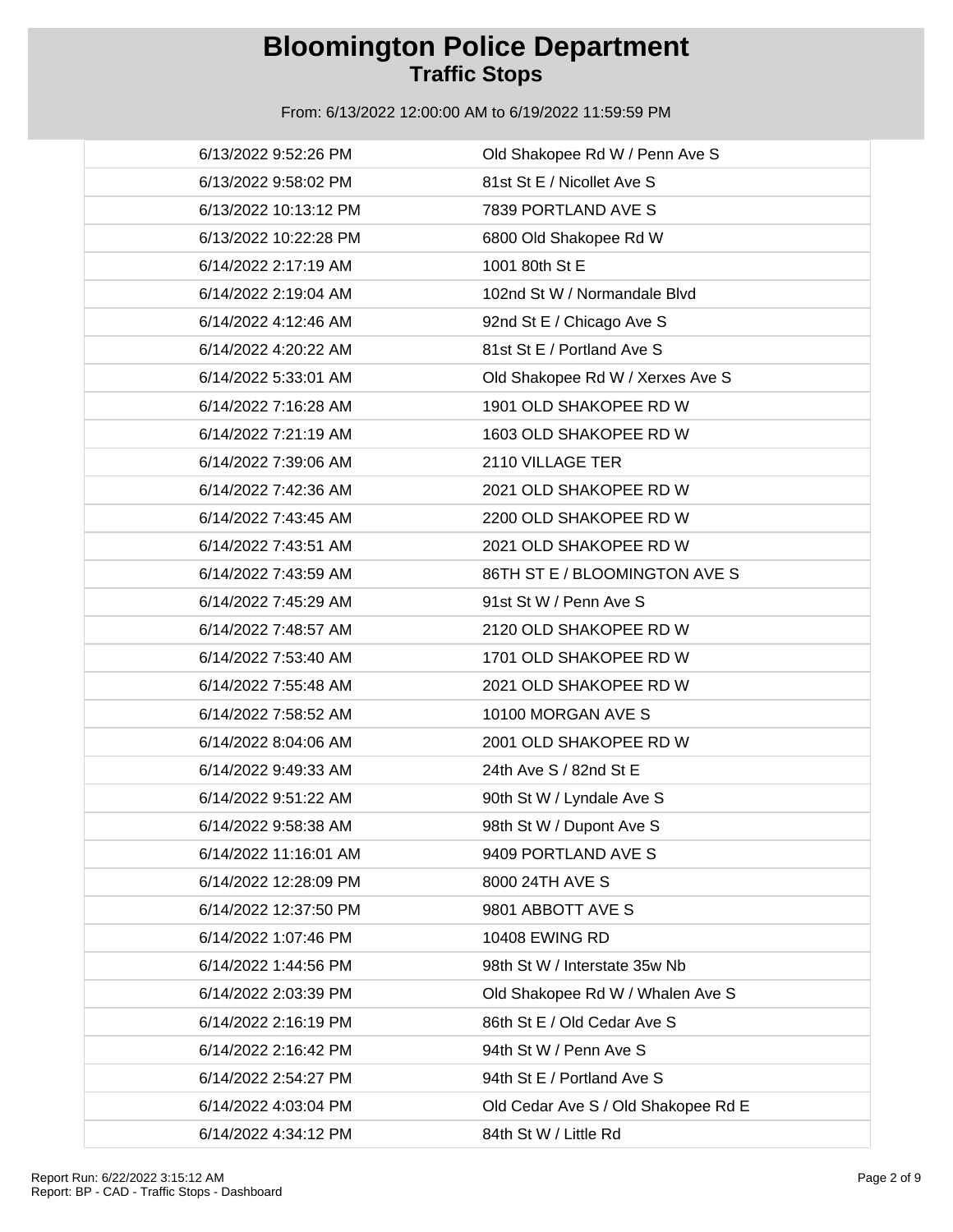| 6/14/2022 7:21:20 PM  | 98TH ST W / BEARD AVE S               |
|-----------------------|---------------------------------------|
| 6/14/2022 7:33:27 PM  | American Blvd E / Bloomington Ave S   |
| 6/14/2022 7:33:39 PM  | Bloomington Ferry Rd / Landau Dr      |
| 6/14/2022 7:35:49 PM  | 700 American Blvd E                   |
| 6/14/2022 7:37:05 PM  | Old Shakopee Rd W / Hampshire Ave S   |
| 6/14/2022 7:39:12 PM  | American Blvd E / Portland Ave S      |
| 6/14/2022 7:46:19 PM  | Old Shakopee Rd E / 24th Ave S        |
| 6/14/2022 7:47:06 PM  | 90th St W / France Ave S              |
| 6/14/2022 7:52:29 PM  | American Blvd E / Chicago Ave S       |
| 6/14/2022 7:57:05 PM  | American Blvd E / Portland Ave S      |
| 6/14/2022 7:57:49 PM  | 94th St W / Normandale Blvd           |
| 6/14/2022 8:45:36 PM  | 84th St W / France Ave S              |
| 6/14/2022 9:03:22 PM  | American Blvd E / Chicago Ave S       |
| 6/14/2022 9:08:16 PM  | Old Shakopee Rd W / Rich Ave S        |
| 6/14/2022 9:14:24 PM  | 82nd St E / Old Cedar Ave S           |
| 6/14/2022 9:19:04 PM  | 24th Ave S / American Blvd E          |
| 6/14/2022 9:33:43 PM  | 7815 NICOLLET AVE S                   |
| 6/14/2022 9:44:12 PM  | Old Shakopee Rd W / France Ave S      |
| 6/14/2022 9:45:44 PM  | 7815 Nicollet Ave S                   |
| 6/14/2022 10:03:01 PM | Humboldt Ave S / Humboldt Cir         |
| 6/14/2022 10:13:48 PM | XAVIER AVE S / YOSEMITE RD            |
| 6/14/2022 10:20:01 PM | American Blvd E / 12th Ave S          |
| 6/14/2022 10:26:52 PM | 1321 78th St E                        |
| 6/14/2022 10:31:00 PM | 82nd St W / Blaisdell Ave S           |
| 6/14/2022 10:33:07 PM | 10700 Hampshire Ave S                 |
| 6/14/2022 10:34:12 PM | Nicollet Ave S / 82nd St E            |
| 6/14/2022 11:02:38 PM | 90th St E / Portland Ave S            |
| 6/14/2022 11:07:20 PM | 90th St E / Portland Ave S            |
| 6/14/2022 11:22:40 PM | 7920 France Ave S                     |
| 6/14/2022 11:28:17 PM | 102nd St W / France Ave S             |
| 6/14/2022 11:53:46 PM | Old Shakopee Rd W / Brunswick Rd      |
| 6/15/2022 1:47:56 AM  | 98th St W / Interstate 35w Nb         |
| 6/15/2022 2:47:46 AM  | Interstate 494 Eb / Penn Ave S        |
| 6/15/2022 2:54:33 AM  | Interstate 494 Wb / East Bush Lake Rd |
| 6/15/2022 3:26:23 AM  | 90th St W / Queen Ave S               |
| 6/15/2022 4:05:19 AM  | Lyndale Ave S / Interstate 494        |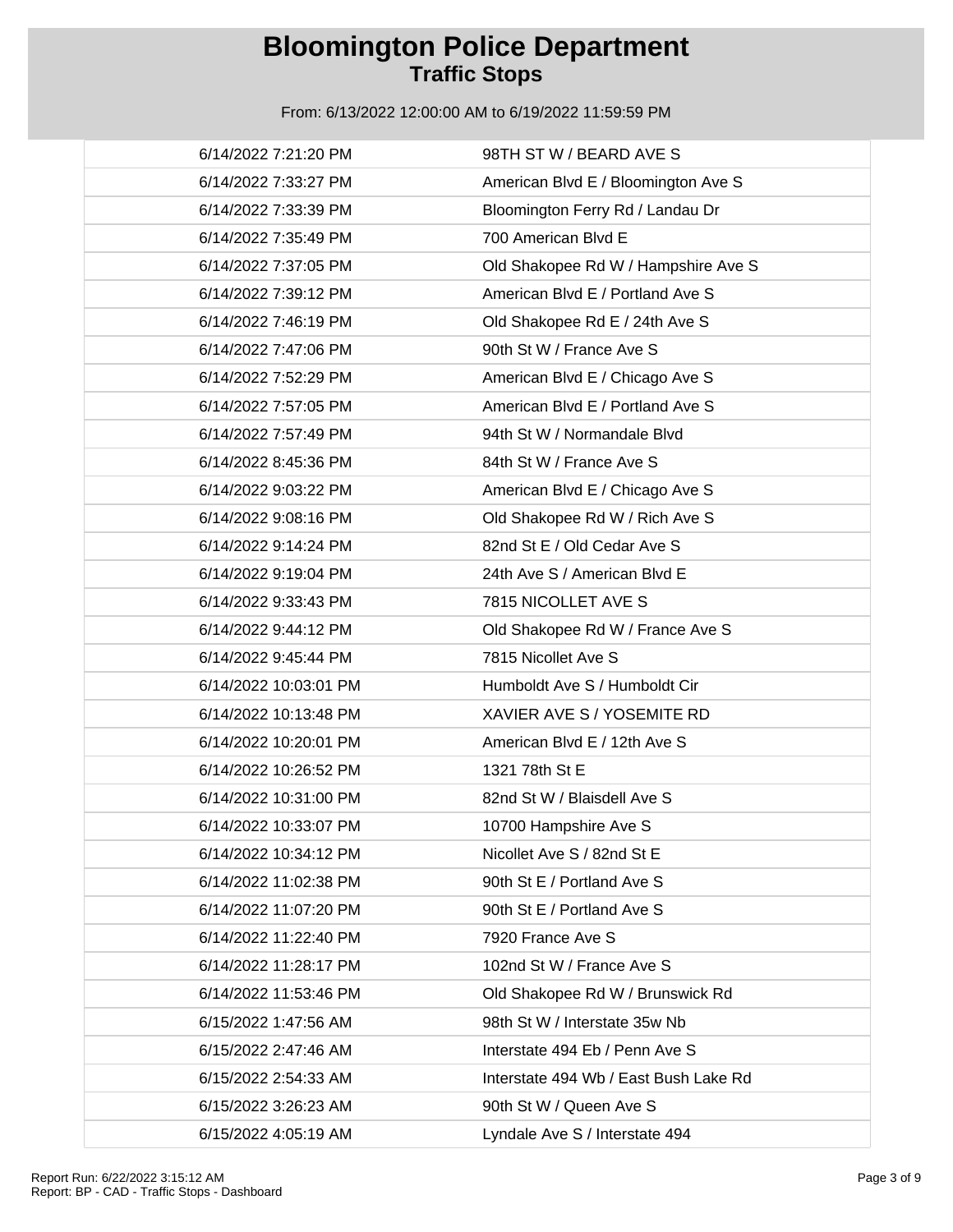| 6/15/2022 7:29:22 AM  | 98th St E / 1st Ave S             |
|-----------------------|-----------------------------------|
| 6/15/2022 7:32:38 AM  | 10750 NESBITT AVE S               |
| 6/15/2022 7:36:32 AM  | 5422 OLD SHAKOPEE CIR W           |
| 6/15/2022 7:38:52 AM  | 5277 HERITAGE HILLS DR            |
| 6/15/2022 7:40:47 AM  | 5173 BALMORAL LN                  |
| 6/15/2022 7:47:09 AM  | 5177 BALMORAL LN                  |
| 6/15/2022 7:54:46 AM  | 5426 OLD SHAKOPEE RD W            |
| 6/15/2022 7:58:59 AM  | 5173 BALMORAL LN                  |
| 6/15/2022 8:00:53 AM  | 78th St E / Nicollet Ave S        |
| 6/15/2022 8:05:44 AM  | 99th St E / Portland Ave S        |
| 6/15/2022 8:44:29 AM  | 98th St W / Grand Ave S           |
| 6/15/2022 8:52:41 AM  | Old Shakopee Rd W / Penn Ave S    |
| 6/15/2022 11:47:57 AM | Penn Ave S / Queen Ave S          |
| 6/15/2022 4:06:42 PM  | 24th Ave S / American Blvd E      |
| 6/15/2022 4:19:20 PM  | American Blvd E / Nicollet Ave S  |
| 6/15/2022 5:40:44 PM  | Old Shakopee Rd W / Brunswick Rd  |
| 6/15/2022 5:43:49 PM  | 8137 Bloomington Ave S            |
| 6/15/2022 5:50:09 PM  | Old Shakopee Rd E / Highway 77 Nb |
| 6/15/2022 5:57:56 PM  | 98th St E / Park Ave S            |
| 6/15/2022 6:09:15 PM  | 98th St E / Oakland Ave S         |
| 6/15/2022 6:25:05 PM  | 98th St E / 4th Ave S             |
| 6/15/2022 6:38:10 PM  | 98th St E / Park Ave S            |
| 6/15/2022 6:41:41 PM  | 1901 Killebrew Dr                 |
| 6/15/2022 8:06:09 PM  | 24th Ave S / American Blvd E      |
| 6/15/2022 8:37:30 PM  | 103rd St W / France Ave S         |
| 6/15/2022 8:50:49 PM  | 83rd St W / France Ave S          |
| 6/15/2022 9:45:33 PM  | 84th St W / Quinn Ave S           |
| 6/15/2022 9:55:08 PM  | 102nd St W / Irwin Rd             |
| 6/15/2022 9:56:38 PM  | American Blvd E / Thunderbird Rd  |
| 6/15/2022 10:21:11 PM | Old Shakopee Rd W / Johnson Cir   |
| 6/15/2022 10:30:07 PM | 98th St W / France Ave S          |
| 6/15/2022 10:35:23 PM | Old Shakopee Rd E / Highway 77 Nb |
| 6/15/2022 10:40:13 PM | 7801 12TH AVE S                   |
| 6/15/2022 10:43:51 PM | 81st St W / Penn Ave S            |
| 6/16/2022 12:05:09 AM | Old Shakopee Rd E / Highway 77 Nb |
| 6/16/2022 12:09:41 AM | American Blvd E / 5th Ave S       |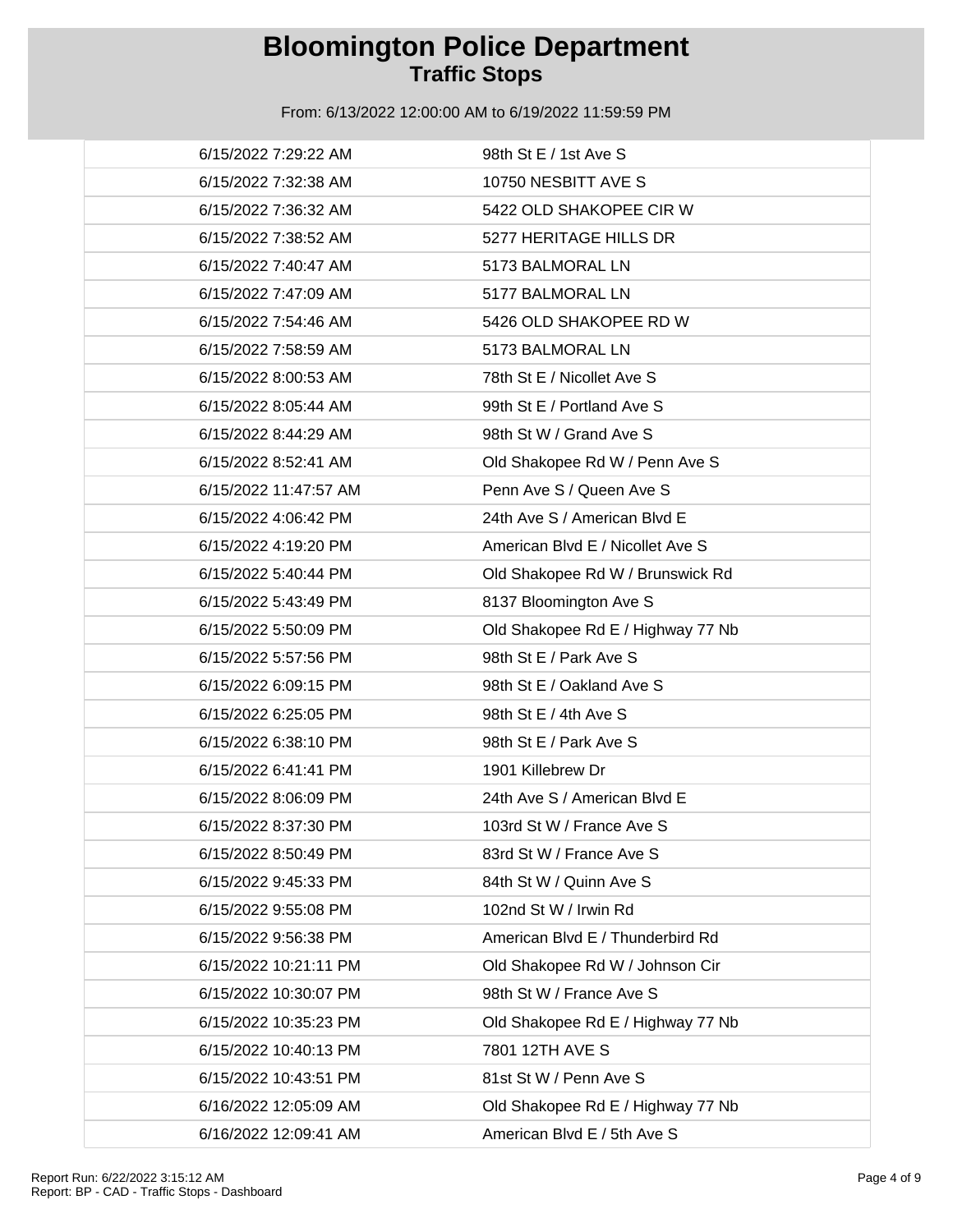| 6/16/2022 12:42:54 AM | 86th St E / Nicollet Ave S             |
|-----------------------|----------------------------------------|
| 6/16/2022 3:48:38 AM  | 8950 GOODRICH RD                       |
| 6/16/2022 5:39:12 AM  | 86th St W / Penn Ave S                 |
| 6/16/2022 7:10:25 AM  | 10736 NORMANDALE BLVD                  |
| 6/16/2022 7:17:28 AM  | 5173 BALMORAL LN                       |
| 6/16/2022 7:20:59 AM  | 5249 OLD SHAKOPEE RD W                 |
| 6/16/2022 7:24:55 AM  | 10800 NORMANDALE BLVD                  |
| 6/16/2022 7:31:14 AM  | 10702 TOLEDO CURV                      |
| 6/16/2022 7:35:36 AM  | 5249 OLD SHAKOPEE RD W                 |
| 6/16/2022 7:45:59 AM  | 10804 NORMANDALE BLVD                  |
| 6/16/2022 7:51:30 AM  | <b>10716 NORD AVE S</b>                |
| 6/16/2022 7:53:19 AM  | 90TH ST E / 2ND AVE S                  |
| 6/16/2022 7:58:10 AM  | 92nd St E / Portland Ave S             |
| 6/16/2022 8:08:14 AM  | 98th St E / Portland Ave S             |
| 6/16/2022 1:11:53 PM  | 10948 EWING AVE S                      |
| 6/16/2022 1:51:57 PM  | 1531 AMERICAN BLVD E                   |
| 6/16/2022 3:08:19 PM  | Normandale Blvd / Southwood Dr         |
| 6/16/2022 3:17:47 PM  | 11000 UPTON AVE S                      |
| 6/16/2022 3:18:45 PM  | 24th Ave S / Interstate 494            |
| 6/16/2022 3:24:33 PM  | 1801 American Blvd E                   |
| 6/16/2022 3:33:09 PM  | 94th St W / Normandale Blvd            |
| 6/16/2022 3:33:52 PM  | American Blvd E / 12th Ave S           |
| 6/16/2022 3:48:42 PM  | OLD SHAKOPEE RD W / PENNSYLVANIA AVE S |
| 6/16/2022 4:01:30 PM  | 2421 98TH ST W                         |
| 6/16/2022 4:07:56 PM  | 84th St E / 12th Ave S                 |
| 6/16/2022 4:32:12 PM  | 98th St E / Oakland Ave S              |
| 6/16/2022 4:43:14 PM  | Old Shakopee Rd E / Elliot Ave S       |
| 6/16/2022 4:56:05 PM  | Nicollet Ave S / American Blvd E       |
| 6/16/2022 5:07:40 PM  | 78th St E / 12th Ave S                 |
| 6/16/2022 6:13:25 PM  | 106th St W / Sheridan Ave S            |
| 6/16/2022 7:17:49 PM  | Old Shakopee Rd E / Killebrew Dr       |
| 6/16/2022 8:28:30 PM  | 106th St W / Humboldt Ave S            |
| 6/16/2022 9:20:05 PM  | 92nd St W / Lyndale Ave S              |
| 6/16/2022 9:24:37 PM  | Normandale Blvd / Interstate 494 Eb    |
| 6/16/2022 9:24:44 PM  | 651 American Blvd E                    |
| 6/16/2022 9:28:07 PM  | 102nd St W / Scarborough Rd            |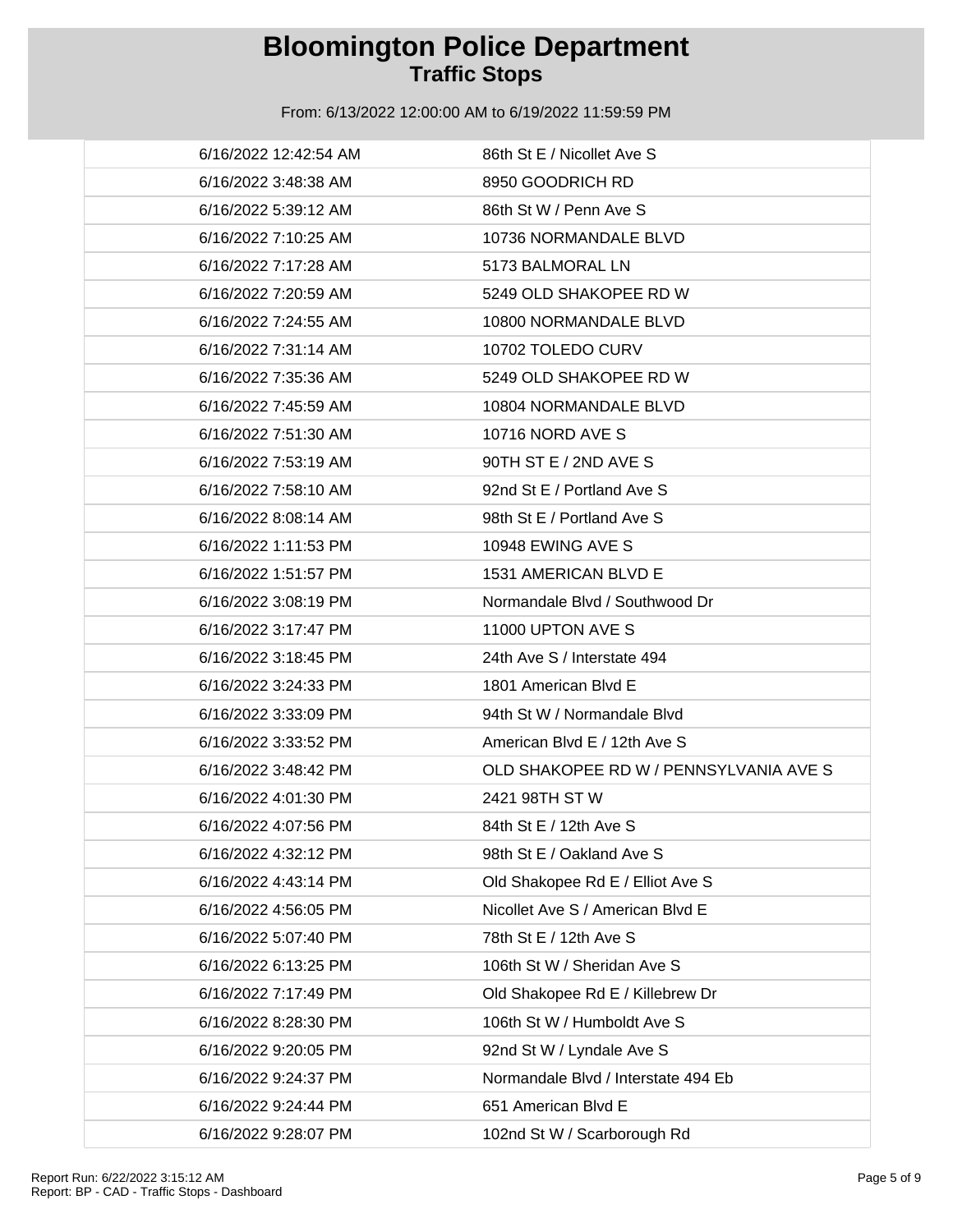| 6/16/2022 9:29:28 PM  | 90th St W / Penn Ave S                   |
|-----------------------|------------------------------------------|
| 6/16/2022 9:31:50 PM  | East Bush Lake Rd / Highwood Dr          |
| 6/16/2022 10:34:05 PM | 86th St E / 1st Ave S                    |
| 6/16/2022 11:48:37 PM | 98th St E / Stevens Ave S                |
| 6/17/2022 12:19:20 AM | 98th St W / France Ave S                 |
| 6/17/2022 12:39:20 AM | 651 American Blvd E                      |
| 6/17/2022 2:11:13 AM  | 86th St E / Portland Ave S               |
| 6/17/2022 4:03:27 AM  | Old Shakopee Rd W / France Ave S         |
| 6/17/2022 7:20:28 AM  | 2401 AMERICAN BLVD W                     |
| 6/17/2022 7:32:54 AM  | 98th St W / Normandale Blvd              |
| 6/17/2022 7:43:29 AM  | 93rd St W / Lyndale Ave S                |
| 6/17/2022 8:03:10 AM  | 91st St W / Penn Ave S                   |
| 6/17/2022 11:23:58 AM | 106th St W / Louisiana Ave S             |
| 6/17/2022 11:49:59 AM | Old Shakopee Rd W / Hampshire Ave S      |
| 6/17/2022 11:54:54 AM | 98th St W / Russell Ave S                |
| 6/17/2022 12:11:07 PM | Old Shakopee Rd W / Bloomington Ferry Rd |
| 6/17/2022 12:40:47 PM | Portland Ave S / American Blvd E         |
| 6/17/2022 1:58:52 PM  | 86th St E / Old Shakopee Rd E            |
| 6/17/2022 2:13:51 PM  | 8200-B OLD CEDAR AVE S                   |
| 6/17/2022 2:17:25 PM  | 81ST ST E / NICOLLET AVE S               |
| 6/17/2022 2:42:16 PM  | 7810 PORTLAND AVE S                      |
| 6/17/2022 3:40:14 PM  | 91st St W / Penn Ave S                   |
| 6/17/2022 4:53:35 PM  | American Blvd E / Bloomington Ave S      |
| 6/17/2022 8:03:44 PM  | 856 PRAIRIE CENTER DR                    |
| 6/17/2022 8:13:46 PM  | 78TH ST E / METRO PKWY                   |
| 6/17/2022 8:44:53 PM  | 12426 CASTLEMOOR DR                      |
| 6/17/2022 8:51:06 PM  | Old Shakopee Rd E / 16th Ave S           |
| 6/17/2022 9:06:07 PM  | 83RD ST W / PENN AVE S                   |
| 6/17/2022 9:08:09 PM  | 8472 PRESERVE BLVD                       |
| 6/17/2022 9:20:33 PM  | 12282 REGIONAL CENTER RD                 |
| 6/17/2022 9:23:34 PM  | 90th St W / Aldrich Ave S                |
| 6/17/2022 9:24:41 PM  | 98th St W / Dupont Ave S                 |
| 6/17/2022 9:44:23 PM  | 90th St W / Penn Ave S                   |
| 6/17/2022 10:12:38 PM | American Blvd E / 5th Ave S              |
| 6/17/2022 10:16:38 PM | American Blvd E / Thunderbird Rd         |
| 6/17/2022 10:29:54 PM | American Blvd W / Lyndale Ave S          |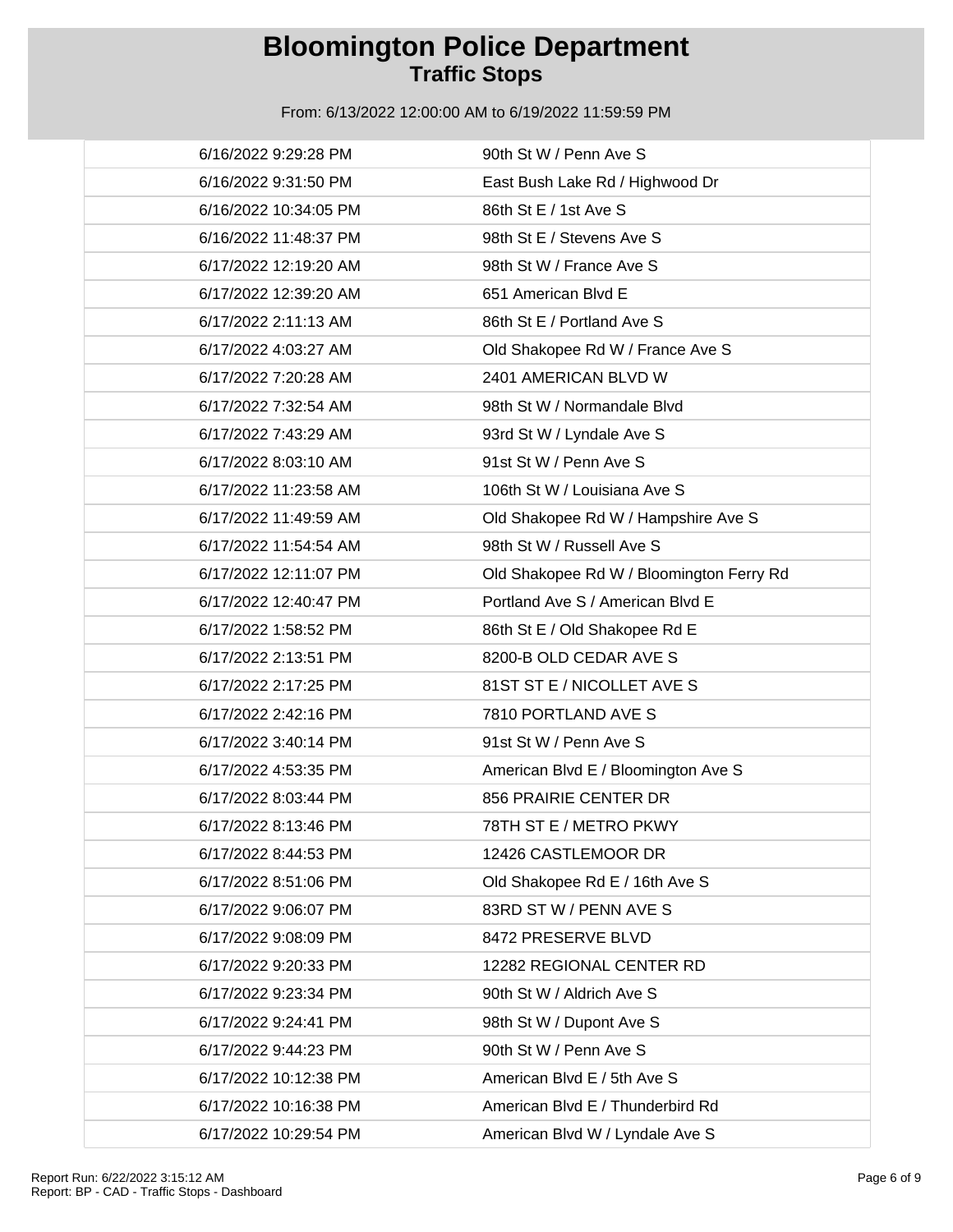| 6/17/2022 10:36:40 PM | 102nd St W / France Ave S          |
|-----------------------|------------------------------------|
| 6/17/2022 10:49:32 PM | 2800 American Blvd W               |
| 6/17/2022 11:09:42 PM | Interstate 494 / Interstate 35w Nb |
| 6/17/2022 11:24:02 PM | Poplar Bridge Rd / Collegeview Rd  |
| 6/17/2022 11:42:26 PM | 90th St W / Penn Ave S             |
| 6/18/2022 12:14:49 AM | American Blvd W / Morgan Cir       |
| 6/18/2022 12:20:35 AM | 7901 PENN AVE S                    |
| 6/18/2022 12:24:51 AM | 9400-b France Ave S                |
| 6/18/2022 12:31:39 AM | Old Shakopee Rd W / Logan Ave S    |
| 6/18/2022 12:39:27 AM | 90th St E / 18th Ave S             |
| 6/18/2022 12:48:58 AM | Penn Ave S / Interstate 494        |
| 6/18/2022 12:51:11 AM | Interstate 494 / Lyndale Ave S     |
| 6/18/2022 1:06:25 AM  | 84th St W / France Ave S           |
| 6/18/2022 3:25:32 AM  | American Blvd W / Grand Ave S      |
| 6/18/2022 3:33:32 AM  | 200 American Blvd W                |
| 6/18/2022 3:36:51 AM  | 86th St E / Nicollet Ave S         |
| 6/18/2022 3:43:06 AM  | 700 American Blvd E                |
| 6/18/2022 3:51:27 AM  | American Blvd E / Old Cedar Ave S  |
| 6/18/2022 3:52:59 AM  | 8000 LYNDALE AVE S                 |
| 6/18/2022 6:05:29 AM  | 78th St E / Nicollet Ave S         |
| 6/18/2022 11:39:27 AM | 98th St E / Park Ave S             |
| 6/18/2022 1:37:32 PM  | 82nd St W / Pillsbury Ave S        |
| 6/18/2022 2:22:24 PM  | 88th St E / Old Shakopee Rd E      |
| 6/18/2022 2:33:32 PM  | American Blvd E / 24th Ave S       |
| 6/18/2022 2:38:32 PM  | 96th St W / Lyndale Ave S          |
| 6/18/2022 2:46:27 PM  | 7839 Portland Ave S                |
| 6/18/2022 2:54:22 PM  | American Blvd E / 5th Ave S        |
| 6/18/2022 3:14:02 PM  | 84th St W / France Ave S           |
| 6/18/2022 3:21:22 PM  | Killebrew Dr / Moa Gate 2          |
| 6/18/2022 4:12:57 PM  | Old Shakopee Rd E / Winstead Way   |
| 6/18/2022 4:38:29 PM  | American Blvd W / Xerxes Ave S     |
| 6/18/2022 5:28:50 PM  | Old Shakopee Rd E / 12th Ave S     |
| 6/18/2022 5:45:42 PM  | 94th St W / France Ave S           |
| 6/18/2022 5:55:21 PM  | 1930 86th St E                     |
| 6/18/2022 6:16:35 PM  | 90th St E / Oakland Ave S          |
| 6/18/2022 6:56:31 PM  | 24th Ave S / Moa Gate 5            |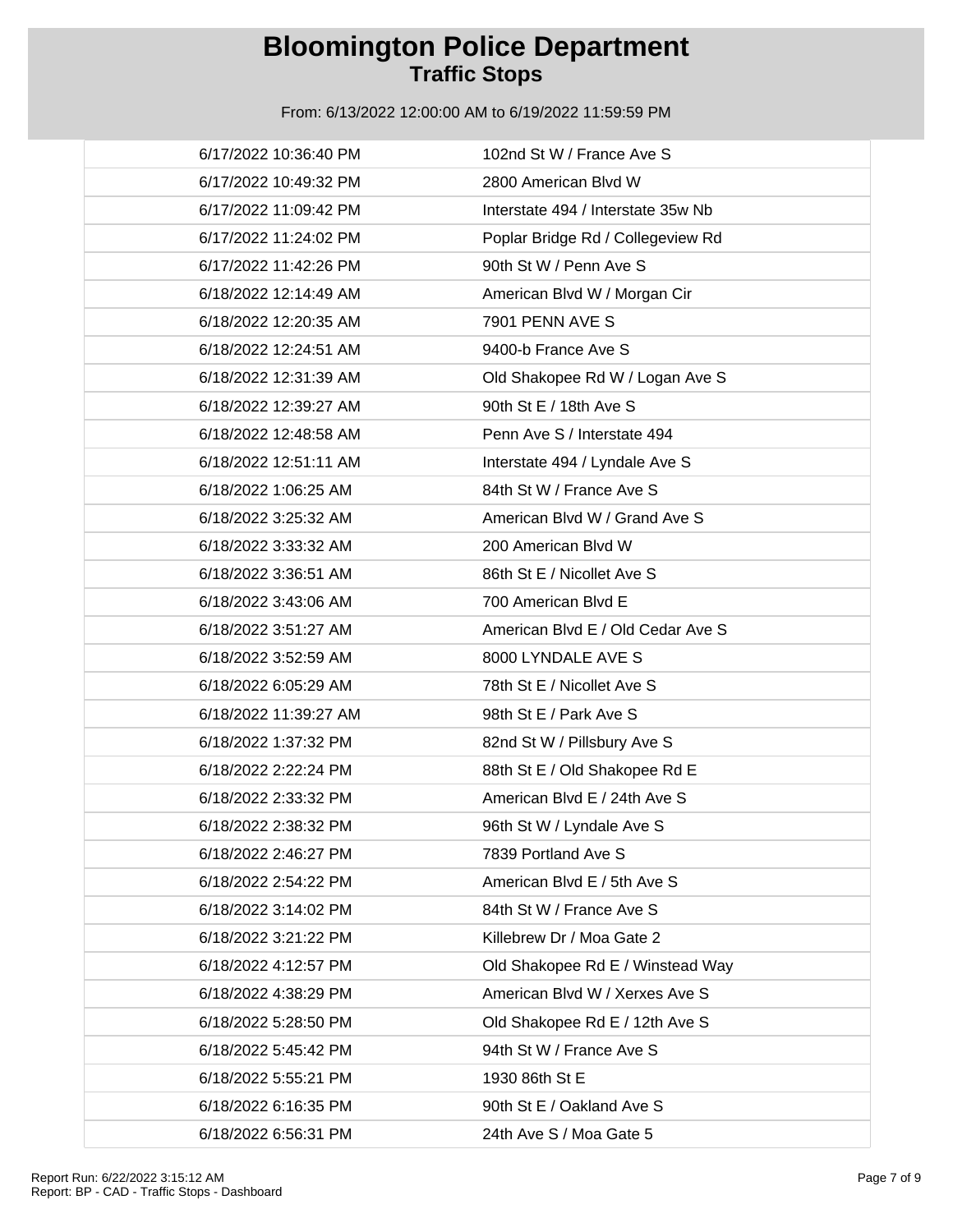| 6/18/2022 7:34:03 PM  | Old Shakopee Rd E / Highway 77 Nb   |
|-----------------------|-------------------------------------|
| 6/18/2022 7:51:32 PM  | Old Shakopee Rd W / Hampshire Ave S |
| 6/18/2022 8:19:20 PM  | 78TH ST E / 12TH AVE S              |
| 6/18/2022 8:38:25 PM  | 700 American Blvd E                 |
| 6/18/2022 9:20:25 PM  | 501 98TH ST W                       |
| 6/18/2022 9:27:55 PM  | Lyndale Ave S / Lyndale Cir         |
| 6/18/2022 9:35:33 PM  | 90th St W / Morgan Ave S            |
| 6/18/2022 9:36:25 PM  | 90th St W / France Ave S            |
| 6/18/2022 9:38:38 PM  | 80th St W / Thomas Ave S            |
| 6/18/2022 9:45:40 PM  | 78th St E / Chicago Ave S           |
| 6/18/2022 9:48:52 PM  | 12th Ave S / 82nd St E              |
| 6/18/2022 10:22:17 PM | 7941 LYNDALE AVE S                  |
| 6/18/2022 10:42:03 PM | France Ave S / Irwin Rd             |
| 6/18/2022 10:45:31 PM | 81st St W / Penn Ave S              |
| 6/18/2022 10:49:58 PM | 4901 American Blvd W                |
| 6/18/2022 10:52:22 PM | 78th St E / Portland Ave S          |
| 6/18/2022 10:53:55 PM | 76th St W / York Ave S              |
| 6/18/2022 10:56:28 PM | 98th St W / Dupont Ave S            |
| 6/18/2022 11:00:21 PM | OLD SHAKOPEE RD W / 100TH ST W      |
| 6/18/2022 11:02:24 PM | 86th St W / Penn Ave S              |
| 6/18/2022 11:04:00 PM | 84th St W / Penn Ave S              |
| 6/18/2022 11:14:30 PM | 90th St W / Penn Ave S              |
| 6/18/2022 11:16:32 PM | 82nd St W / Interstate 35w Nb       |
| 6/18/2022 11:18:29 PM | Penn Ave S / Interstate 494         |
| 6/18/2022 11:18:42 PM | 86th St E / Bloomington Ave S       |
| 6/18/2022 11:23:12 PM | 76th St W / Penn Ave S              |
| 6/18/2022 11:31:30 PM | 78TH ST E / 12TH AVE S              |
| 6/18/2022 11:35:56 PM | 10650 HAMPSHIRE AVE S               |
| 6/18/2022 11:41:09 PM | American Blvd W / Penn Ave S        |
| 6/18/2022 11:47:29 PM | American Blvd W / Lyndale Ave S     |
| 6/18/2022 11:48:32 PM | 98th St E / Nicollet Ave S          |
| 6/18/2022 11:54:25 PM | 95th St W / Lyndale Ave S           |
| 6/18/2022 11:58:56 PM | American Blvd W / Grand Ave S       |
| 6/19/2022 12:08:01 AM | American Blvd W / Morgan Cir        |
| 6/19/2022 12:14:14 AM | American Blvd E / Chicago Ave S     |
| 6/19/2022 12:14:36 AM | 13th Ave S / American Blvd E        |